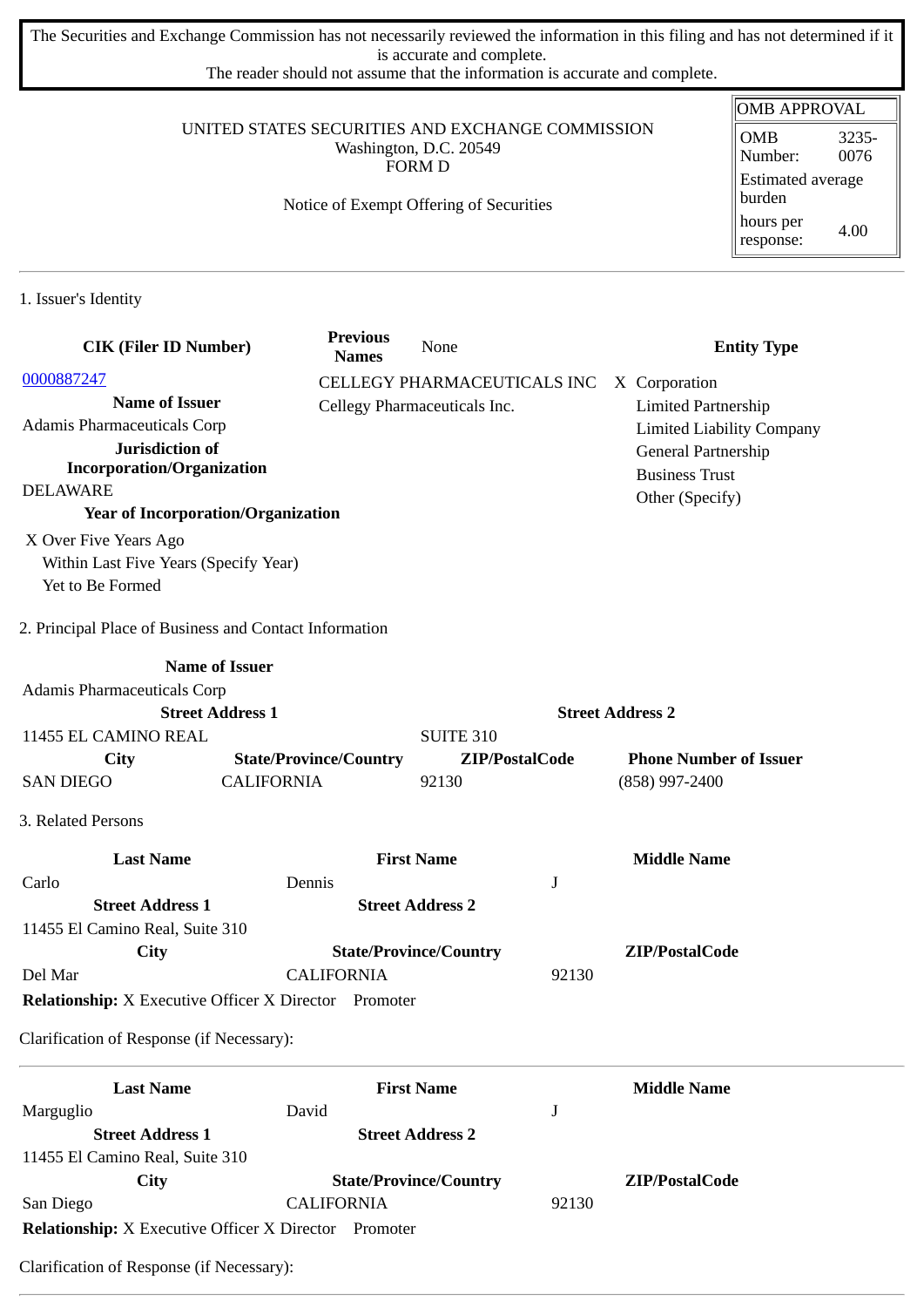| <b>Last Name</b>                                             | <b>First Name</b>                                  |             | <b>Middle Name</b> |
|--------------------------------------------------------------|----------------------------------------------------|-------------|--------------------|
| Hopkins                                                      | Robert                                             | $\Omega$    |                    |
| <b>Street Address 1</b>                                      | <b>Street Address 2</b>                            |             |                    |
| 11455 El Camino Real, Suite 310                              |                                                    |             |                    |
| <b>City</b><br>San Diego                                     | <b>State/Province/Country</b><br><b>CALIFORNIA</b> | 92130       | ZIP/PostalCode     |
| <b>Relationship:</b> X Executive Officer Director Promoter   |                                                    |             |                    |
|                                                              |                                                    |             |                    |
| Clarification of Response (if Necessary):                    |                                                    |             |                    |
| <b>Last Name</b>                                             | <b>First Name</b>                                  |             | <b>Middle Name</b> |
| Johnson                                                      | Craig                                              | S           |                    |
| <b>Street Address 1</b>                                      | <b>Street Address 2</b>                            |             |                    |
| 11455 El Camino Real, Suite 310                              |                                                    |             |                    |
| City                                                         | <b>State/Province/Country</b><br><b>CALIFORNIA</b> | 92130       | ZIP/PostalCode     |
| San Diego<br><b>Relationship:</b>                            | <b>Executive Officer X Director Promoter</b>       |             |                    |
|                                                              |                                                    |             |                    |
| Clarification of Response (if Necessary):                    |                                                    |             |                    |
| <b>Last Name</b>                                             | <b>First Name</b>                                  |             | <b>Middle Name</b> |
| Nova, Ph. D.                                                 | Tina                                               | S           |                    |
| <b>Street Address 1</b>                                      | <b>Street Address 2</b>                            |             |                    |
| 11455 El Camino Real, Suite 310                              |                                                    |             |                    |
| City                                                         | <b>State/Province/Country</b>                      |             | ZIP/PostalCode     |
| San Diego                                                    | <b>CALIFORNIA</b>                                  | 92130       |                    |
| <b>Relationship:</b>                                         | <b>Executive Officer X Director Promoter</b>       |             |                    |
| Clarification of Response (if Necessary):                    |                                                    |             |                    |
| <b>Last Name</b>                                             | <b>First Name</b>                                  |             | <b>Middle Name</b> |
| Daniels                                                      | Karen                                              | K           |                    |
| <b>Street Address 1</b>                                      | <b>Street Address 2</b>                            |             |                    |
| 11455 El Camino Real, Suite 310                              |                                                    |             |                    |
| City                                                         | <b>State/Province/Country</b>                      |             | ZIP/PostalCode     |
| San Diego                                                    | <b>CALIFORNIA</b>                                  | 92130       |                    |
| <b>Relationship:</b> X Executive Officer  Director  Promoter |                                                    |             |                    |
| Clarification of Response (if Necessary):                    |                                                    |             |                    |
| <b>Last Name</b>                                             | <b>First Name</b>                                  |             | <b>Middle Name</b> |
| Cohen                                                        | Kenneth                                            | M           |                    |
| <b>Street Address 1</b>                                      | <b>Street Address 2</b>                            |             |                    |
| 11455 El Camino Real, Suite 310                              |                                                    |             |                    |
| <b>City</b>                                                  | <b>State/Province/Country</b>                      |             | ZIP/PostalCode     |
| San Diego                                                    | <b>CALIFORNIA</b>                                  | 92130       |                    |
| <b>Relationship:</b>                                         | <b>Executive Officer X Director Promoter</b>       |             |                    |
| Clarification of Response (if Necessary):                    |                                                    |             |                    |
| 4. Industry Group                                            |                                                    |             |                    |
|                                                              |                                                    |             |                    |
| Agriculture                                                  | <b>Health Care</b>                                 | Retailing   |                    |
| <b>Banking &amp; Financial Services</b>                      | Biotechnology                                      | Restaurants |                    |
| <b>Commercial Banking</b><br>Insurance                       | <b>Health Insurance</b>                            | Technology  |                    |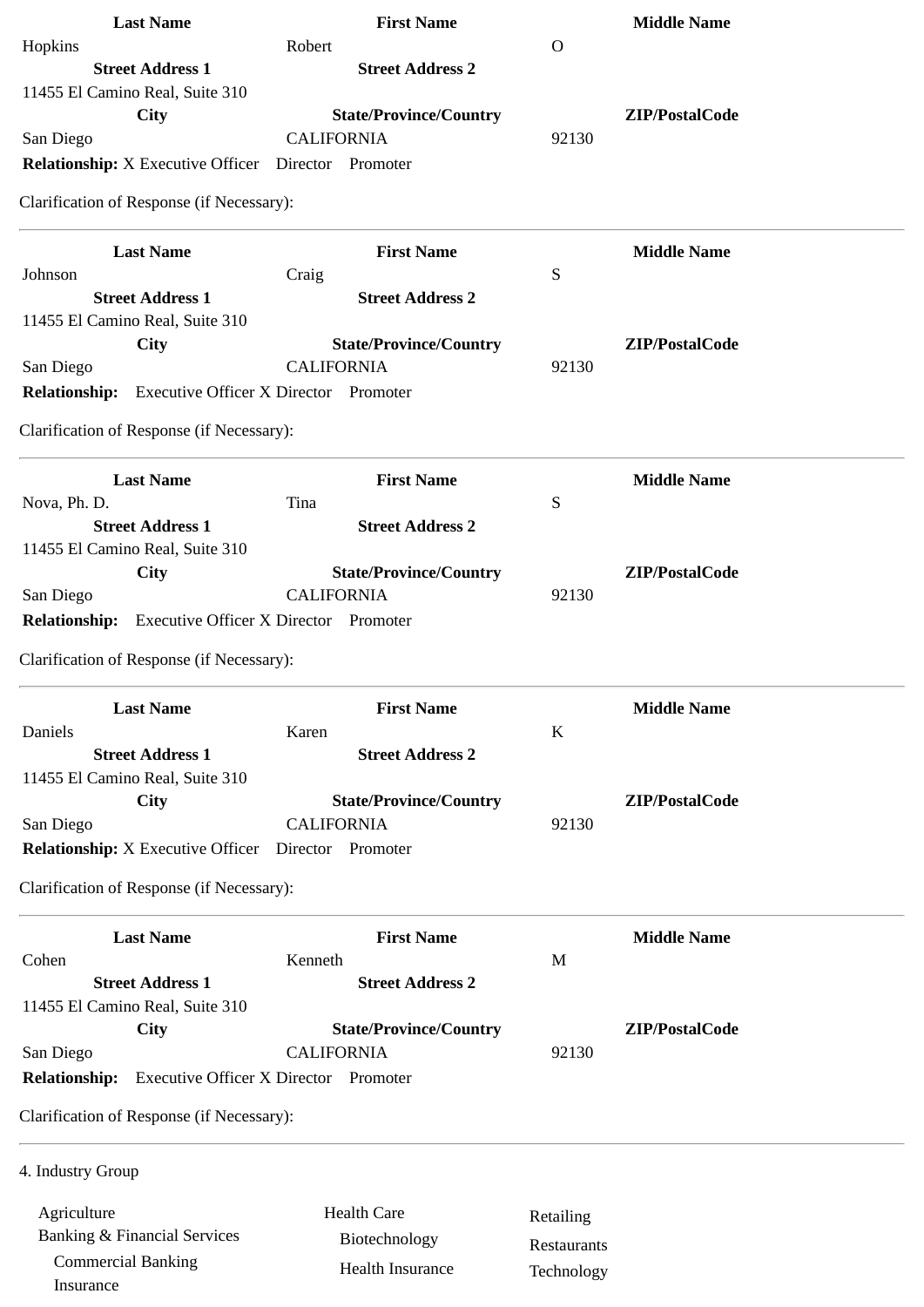| Investing                                                  | Hospitals & Physicians     | Computers                 |
|------------------------------------------------------------|----------------------------|---------------------------|
| <b>Investment Banking</b>                                  | X Pharmaceuticals          | Telecommunications        |
| Pooled Investment Fund                                     | Other Health Care          | Other Technology          |
| Is the issuer registered as<br>an investment company under | Manufacturing              | Travel                    |
| the Investment Company                                     | Real Estate                | Airlines & Airports       |
| Act of 1940?                                               | Commercial                 | Lodging & Conventions     |
| Yes<br>N <sub>0</sub>                                      | Construction               | Tourism & Travel Services |
| Other Banking & Financial Services                         | <b>REITS &amp; Finance</b> | Other Travel              |
| <b>Business Services</b>                                   | Residential                | Other                     |
| Energy                                                     | Other Real Estate          |                           |
| Coal Mining                                                |                            |                           |
| <b>Electric Utilities</b>                                  |                            |                           |
| <b>Energy Conservation</b>                                 |                            |                           |
| <b>Environmental Services</b>                              |                            |                           |
| Oil & Gas                                                  |                            |                           |
| <b>Other Energy</b>                                        |                            |                           |

5. Issuer Size

| <b>OR</b> | <b>Aggregate Net Asset Value Range</b> |
|-----------|----------------------------------------|
|           | No Aggregate Net Asset Value           |
|           | $$1 - $5,000,000$                      |
|           | \$5,000,001 - \$25,000,000             |
|           | $$25,000,001 - $50,000,000$            |
|           | \$50,000,001 - \$100,000,000           |
|           | Over \$100,000,000                     |
|           | Decline to Disclose                    |
|           | Not Applicable                         |
|           |                                        |

## 6. Federal Exemption(s) and Exclusion(s) Claimed (select all that apply)

| Rule $504(b)(1)$ (not (i), (ii) or (iii)) | <b>Rule 505</b>                     |                    |
|-------------------------------------------|-------------------------------------|--------------------|
| Rule 504 (b) $(1)(i)$                     | X Rule 506                          |                    |
| Rule 504 (b)(1)(ii)                       | Securities Act Section 4(5)         |                    |
| Rule 504 (b)(1)(iii)                      | Investment Company Act Section 3(c) |                    |
|                                           | Section $3(c)(1)$                   | Section $3(c)(9)$  |
|                                           | Section $3(c)(2)$                   | Section $3(c)(10)$ |
|                                           | Section $3(c)(3)$                   | Section $3(c)(11)$ |
|                                           | Section $3(c)(4)$                   | Section $3(c)(12)$ |
|                                           | Section $3(c)(5)$                   | Section $3(c)(13)$ |
|                                           | Section $3(c)(6)$                   | Section $3(c)(14)$ |
|                                           | Section $3(c)(7)$                   |                    |
|                                           |                                     |                    |

- 7. Type of Filing
- X New Notice Date of First Sale 2013-04-05 First Sale Yet to Occur Amendment
- 8. Duration of Offering

Does the Issuer intend this offering to last more than one year? Yes X No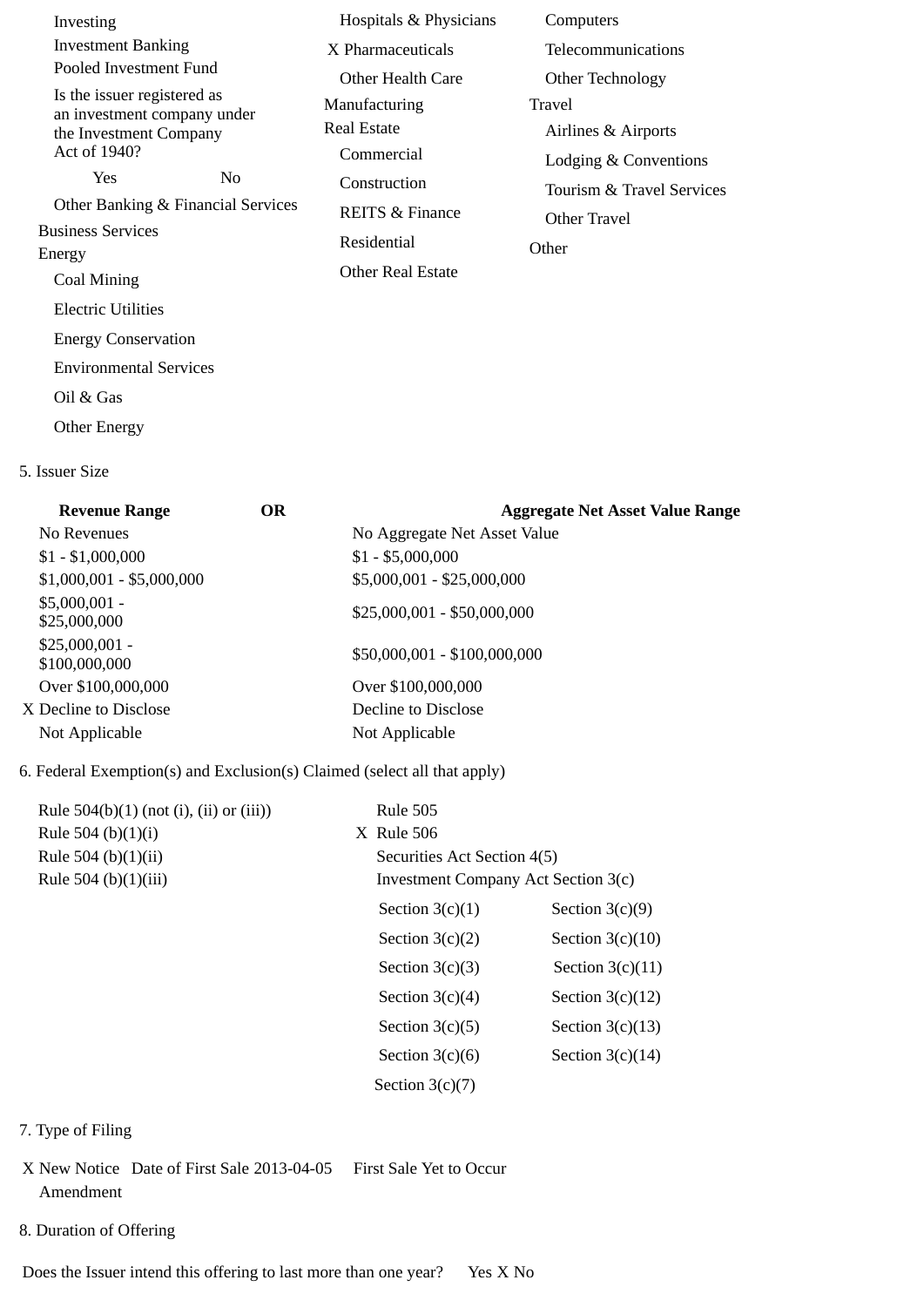| 9. Type(s) of Securities Offered (select all that apply)                                                                               |                                                                                                              |                 |
|----------------------------------------------------------------------------------------------------------------------------------------|--------------------------------------------------------------------------------------------------------------|-----------------|
| Equity<br>X Debt<br>Option, Warrant or Other Right to Acquire Another Security                                                         | Pooled Investment Fund Interests<br><b>Tenant-in-Common Securities</b><br><b>Mineral Property Securities</b> |                 |
| Security to be Acquired Upon Exercise of Option, Warrant or<br>Other Right to Acquire Security                                         | X Other (describe)                                                                                           |                 |
|                                                                                                                                        | <b>Convertible Debentures</b>                                                                                |                 |
| 10. Business Combination Transaction                                                                                                   |                                                                                                              |                 |
| Is this offering being made in connection with a business combination transaction, such as<br>a merger, acquisition or exchange offer? | Yes X No                                                                                                     |                 |
| Clarification of Response (if Necessary):                                                                                              |                                                                                                              |                 |
| 11. Minimum Investment                                                                                                                 |                                                                                                              |                 |
| Minimum investment accepted from any outside investor \$0 USD                                                                          |                                                                                                              |                 |
| 12. Sales Compensation                                                                                                                 |                                                                                                              |                 |
| Recipient                                                                                                                              | Recipient CRD Number None                                                                                    |                 |
| Aegis Capital Corp.                                                                                                                    | 15007                                                                                                        |                 |
| (Associated) Broker or Dealer None                                                                                                     | (Associated) Broker or Dealer CRD Number<br>None                                                             |                 |
| Aegis Capital Corp.                                                                                                                    | 15007                                                                                                        |                 |
| <b>Street Address 1</b>                                                                                                                | <b>Street Address 2</b>                                                                                      |                 |
| <b>810 SEVENTH AVENUE</b>                                                                                                              |                                                                                                              |                 |
| City                                                                                                                                   | State/Province/Country                                                                                       | ZIP/Postal Code |
| <b>NEW YORK</b>                                                                                                                        | <b>NEW YORK</b>                                                                                              | 10019           |
| State(s) of Solicitation (select all that apply)<br><b>All States</b><br>Check "All States" or check individual States                 | Foreign/non-US                                                                                               |                 |
| <b>CALIFORNIA</b><br>CONNECTICUT<br><b>DELAWARE</b>                                                                                    |                                                                                                              |                 |

13. Offering and Sales Amounts

Total Offering Amount \$575,000 USD or Indefinite Total Amount Sold \$575,000 USD Total Remaining to be Sold \$0 USD or Indefinite

Clarification of Response (if Necessary):

14. Investors

FLORIDA

Select if securities in the offering have been or may be sold to persons who do not qualify as accredited investors, and enter the number of such non-accredited investors who already have invested in the offering. Regardless of whether securities in the offering have been or may be sold to persons who do not qualify as accredited investors, enter the total number of investors who already have invested in the offering:

2

15. Sales Commissions & Finder's Fees Expenses

Provide separately the amounts of sales commissions and finders fees expenses, if any. If the amount of an expenditure is not known, provide an estimate and check the box next to the amount.

| <b>Sales Commissions</b> | \$51,750 USD X Estimate |                  |
|--------------------------|-------------------------|------------------|
| Finders' Fees            |                         | \$0 USD Estimate |